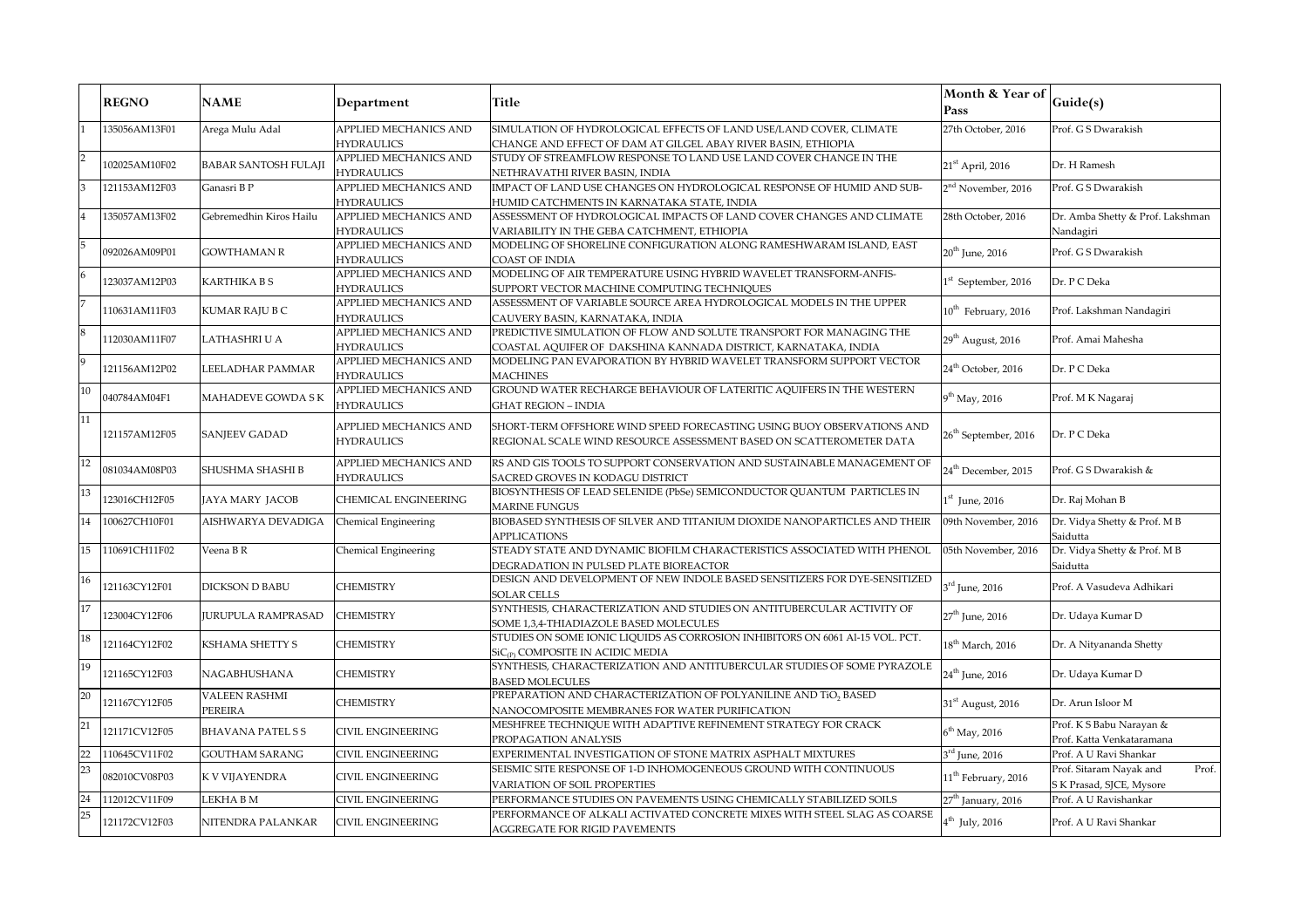| 26 | 112019CV11P03 | PREMANAND SHENOY                     | <b>CIVIL ENGINEERING</b>                         | OPTIMUM MATERIAL DISPOSITION IN 2D IN-PLANE BENDING PROBLEMS-NODES IN<br><b>MOTION STRATEGY</b>                                                    | $15^{\rm th}$ April, 2016        | Dr. K. S. Babu Narayan &<br>Dr.<br>Katta Venkataramana       |
|----|---------------|--------------------------------------|--------------------------------------------------|----------------------------------------------------------------------------------------------------------------------------------------------------|----------------------------------|--------------------------------------------------------------|
|    | 110649CV11F01 | RAVI KUMAR CM                        | <b>CIVIL ENGINEERING</b>                         | FRAGILITY ESTIMATES FOR RC BUILDINGS                                                                                                               | $5^{\rm th}$ August, 2016        | Prof. K S Babu Narayan &<br>Prof. D V Reddy                  |
| 28 | 102024CV10F05 | <b>SANTHOSH M</b><br>MALKAPUR        | CIVIL ENGINEERING                                | STUDIES ON PERFORMANCE CHARACTERISTICS OF HYDROGEN LOADED CONCRETE<br><b>MIXES</b>                                                                 | $28^{\rm th}$ March, 2016        | Dr. M C Narasimhan                                           |
| 29 | 090693CO09P01 | RAGHAVENDRA ACHARI                   | COMPUTER SCIENCE AND<br><b>ENGINEERING</b>       | APPLICATION AWARE VIRTUAL MACHINE PROVISIONING IN CLOUD                                                                                            | $4^{\text{th}}$ July, 2016       | Dr. P Santhi Thilagam                                        |
| 30 | 100532EE10F01 | ANSAL V                              | <b>ELECTRICAL AND</b><br>ELECTRONICS ENGINEERING | DYNAMIC VOLTAGE RESTORER BASED ON HIGH FREQUENCY LINK DIRECT AC-AC<br><b>CONVERTER</b>                                                             | 24 <sup>th</sup> October, 2016   | Dr. P Parthiban                                              |
| 31 | 100528EE10P01 | <b>JAYALAKSHMI N S</b>               | <b>ELECTRICAL AND</b><br>ELECTRONICS ENGINEERING | MODELING AND PERFORMANCE ANALYSIS OF MICROGRID WITH WIND AND<br>PHOTOVOLTAIC BASED DISTRIBUTED GENERATION SYSTEMS                                  | 11 <sup>th</sup> December, 2015  | Dr. Dattatraya N Gaonkar                                     |
| 32 | 100529EE10F03 | SANTHOSHA KUMAR A                    | <b>ELECTRICAL AND</b><br>ELECTRONICS ENGINEERING | MODELING AND PERFORMANCE ANALYSIS OF MICROGRID WITH FUEL CELL AND WIND<br>BASED DISTRIBUTED GENERATION SYSTEMS                                     | $16^{\rm th}$ September, 2016    | Dr. Dattatraya N Gaonkar                                     |
| 33 | 123042EE12F07 | SANTOSHKUMAR                         | <b>ELECTRICAL AND</b><br>ELECTRONICS ENGINEERING | PERFORMANCE INVESTIGATION OF APPLICABLE WIRELESS COMMUNICATION<br>PROTOCOLS FOR VEHICLE-TO-GRID (V2G) IN SMART GRID ENVIRONMENT                    | $25^{\text{th}}$ June, 2016      | Prof. Udaykumar R Y                                          |
| 34 | 110654EE11F02 | SARAVANAKUMAR R                      | <b>ELECTRICAL AND</b><br>ELECTRONICS ENGINEERING | DESIGN OF NONLINEAR CONTROLLERS FOR VARIABLE SPEED VARIABLE PITCH WIND<br><b>TURBINE</b>                                                           | $4^{\text{th}}$ March, 2016      | Dr. Debashisha Jena                                          |
| 35 | 090692IT09P02 | <b>BEERAPPA RAMA</b><br>CHANDAVARKAR | <b>INFORMATION TECHNOLOGY</b>                    | OPTIMIZING VERTICAL HANDOVER DECISION MAKING IN HETEROGENEOUS WIRELESS<br><b>NETWORKS</b>                                                          | $27^{\rm th}$ August, 2016       | Prof. G Ram Mohana Reddy                                     |
| 36 | 110653IT11P02 | SOWMYA KAMATH S                      | INFORMATION TECHNOLOGY                           | DWDS - A SCALABLE, CONTEXT-AWARE FRAMEWORK FOR D ISTRIBUTED WEB SERVICE<br>D ISCOVERY USING S EMANTICS                                             | $20^{\rm th}$ June, 2016         | Prof. Ananthanarayana V S                                    |
| 37 | 100473MA10F01 | MUNI VENKATESWARLU                   | MATHEMATICAL AND<br>COMPUTATIONAL SCIENCES       | ENERGY-EFFICIENT CLUSTERING ALGORITHMS FOR EDGE- BASED WIRELESS SENSOR<br><b>NETWORKS</b>                                                          | 15 <sup>th</sup> February, 2016  | Prof. A Kandasamy and<br>Prof.<br>K Chandrasekaran           |
| 38 | 135007MA13F03 | SHUBHA V S                           | MATHEMATICAL AND<br>COMPUTATIONAL SCIENCES       | ON THE IMPLEMENTATION OF REGULARIZATION METHODS FOR NON-LINEAR ILL-<br>POSED OPERATOR EQUATIONS                                                    | 09 <sup>th</sup> September, 2016 | Prof. Santhosh George &<br>Dr. Jidesh P                      |
|    | 123039MA12F05 | Chetana U V                          | Mathematical And<br>Computational Sciences       | CHAOTIC DYNAMICAL SYSTEMS ON SYMBOLIC SPACES                                                                                                       | 07th November, 2016              | Prof. B R Shankar                                            |
|    | 110670ME11P02 | <b>BALASHANMUGAM N</b>               | Mechanical Engineeing                            | DEVELOPMENT AND CHARACTERIZATION OF MICRO NEEDLES BASED ELECTRODE FOR<br><b>BIO POTENTIAL MEASUREMENT</b>                                          | 8th November, 2016               | Prof. Prasad Krishna & Prof. G C<br>Mohan Kumar              |
| 41 | 138029ME13F13 | <b>BHARATH KUMAR B R</b>             | MECHANICAL ENGINEERING                           | EXPERIMENTAL INVESTIGATION OF CENOSPHERE REINFORCED HDPE SYNTACTIC FOAM<br><b>COMPOSITE</b>                                                        | $29^{\text{th}}$ September, 2016 | Dr. Mrityunjay Doddamani                                     |
| 42 | 123045ME12F09 | <b>GANGADHAR N</b>                   | MECHANICAL ENGINEERING                           | FAULT DIAGNOSIS OF SINGLE POINT CUTTING TOOL THROUGH ONLINE AND OFFLINE<br>MONITORING TECHNIQUES                                                   | $11^{\rm th}$ July, 2016         | Prof. Narendranath S. &<br>Dr. Hemantha Kumar                |
| 43 | 135021ME13F04 | <b>HEMANTH K</b>                     | MECHANICAL ENGINEERING                           | DYNAMIC ANALYSIS OF MAGNETORHEOLOGICAL (MR) FLUID BASED SEMIACTIVE<br>SUSPENSION SYSTEM FOR VEHICULAR APPLICATION USING NON-PARAMETRIC<br>APPROACH | $17^{\rm th}$ October, 2016      | Dr. Hemantha Kumar and<br>Prof.<br>K V Gangadharan           |
| 44 | 100535ME10P03 | METAN SHRINIWAS<br>SIDRAMAPPA        | MECHANICAL ENGINEERING                           | ANALYSIS OF SHOULDER AND KNEE JOINT MUSCLES USING DEVELOPED CPM MACHINE<br>AND FINITE ELEMENT METHOD                                               | 19 <sup>th</sup> August, 2016    | Prof. G C Mohan Kumar &<br>Prof. Prasad Krishna              |
| 45 | 100538ME10F04 | RAGHAVENDRA JOSHI                    | MECHANICAL ENGINEERING                           | STUDIES ON GIANT MAGNETOSTRICTIVE ACTUATOR FOR DISC BRAKE APPLICATION                                                                              | $18^{th}$ March, 2016            | Dr. Ravikiran Kadoli                                         |
| 46 | 092034ME09P11 | REVANAKAR GOUTAM<br>DEVARAYA         | MECHANICAL ENGINEERING                           | EXPERIMENTAL INVESTIGATION ON THE EFFECTS OF BURNISHING PROCESS FOR<br>TURNED TITANIUM ALLOY (Ti-6Al-4V)                                           | 25 <sup>th</sup> January, 2016   | Prof. Shrikantha S Rao                                       |
| 47 | 110669ME11F05 | <b>S SABOOR</b>                      | MECHANICAL ENGINEERING                           | EXPERIMENTAL AND THEORETICAL STUDIES OF GREEN ENERGY BUILDING USING<br>VARIOUS BUILDING MATERIALS AND ORIENTATION                                  | $15^{\rm th}$ October, 2016      | Prof. TP Ashok Babu                                          |
| 48 | 100770ME10F09 | <b>SATEESH N H</b>                   | MECHANICAL ENGINEERING                           | PROCESSING AND CHARACTERIZATION OF INCONEL 625-SiC METAL MATRIX<br>COMPOSITES BY DIRECT METAL LASER SINTERING                                      | 22 <sup>nd</sup> January, 2016   | Prof. G C Mohan Kumar &<br>Prof. Prasad Krishna              |
| 49 | 110674MT11F01 | AKSHATA G PATIL                      | METALLURGICAL AND<br>MATERIALS ENGINEERING       | UTILIZATION OF NANOSTRUCTURED FLY ASH IN POLYMER MATRIX COMPOSITES                                                                                 | 11 <sup>th</sup> March, 2016     | Dr. Anandhan Srinivasan                                      |
|    | 081013MT08P01 | M G Ananda Kumar                     | METALLURGICAL AND<br>MATERIALS ENGINEERING       | STUDY ON THE MATERIAL ENGINEERING ASPECTS OF MICROWAVE SINTERED<br>ALUMINIUM CENOSPHERES COMPOSITES                                                | 3rd November, 2016               | Prof. Jagannath Nayak & Dr. S<br>Seetharamu, CPRI, Bangalore |